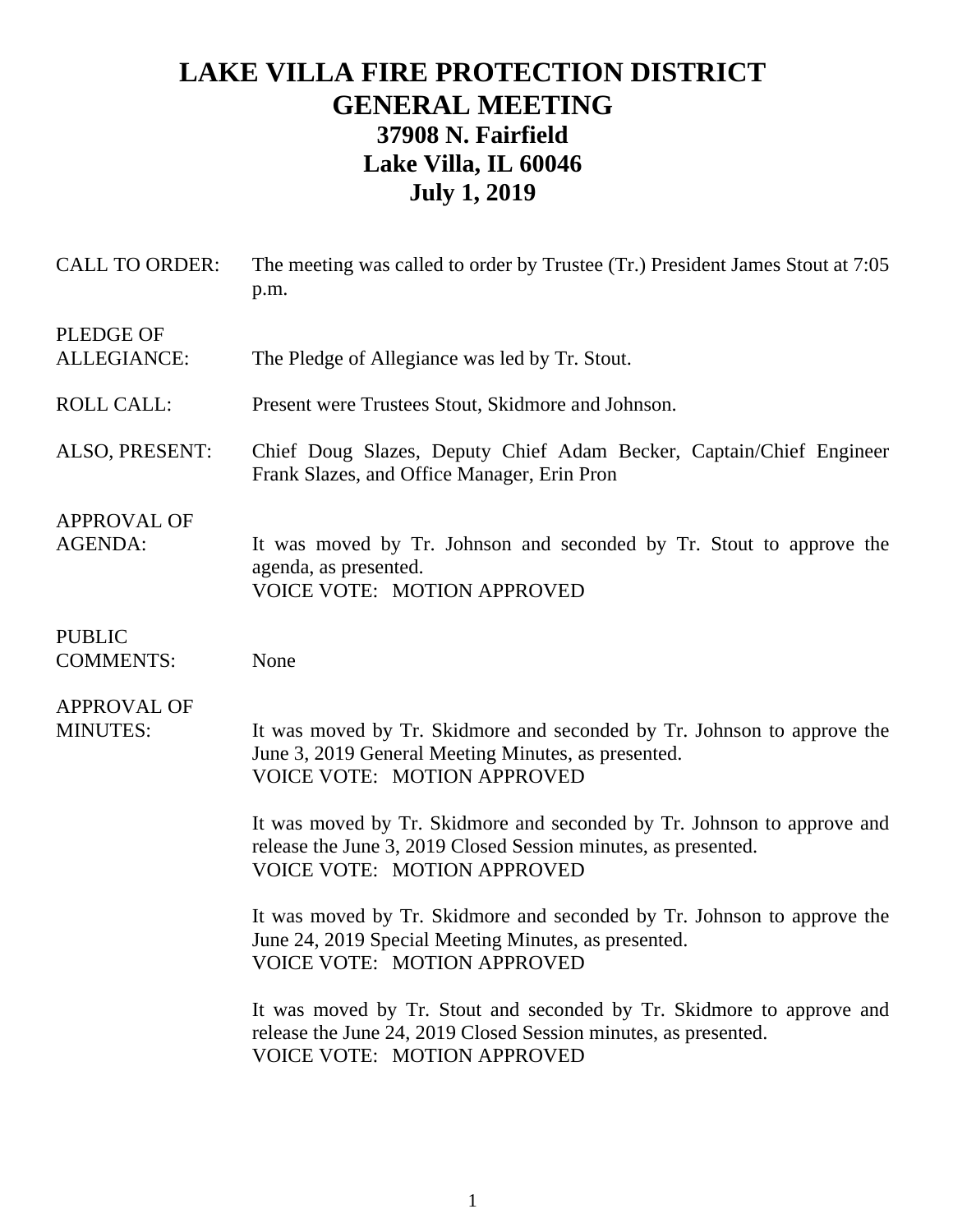## TREASURER'S REPORT

| Approval:                                                | Tr. Skidmore read the Treasurer's report from June 30, 2019 with total assets<br>of \$9,805,143.74. It was moved by Tr. Stout and seconded by Tr. Johnson to<br>approve the Treasurer's report as presented.<br><b>ROLL CALL VOTE:</b><br>AYES:<br>Stout, Skidmore, Johnson<br>NAYS:<br>None<br>ABSENT: None<br><b>ABSTAIN:</b> None<br><b>MOTION APPROVED</b> |
|----------------------------------------------------------|----------------------------------------------------------------------------------------------------------------------------------------------------------------------------------------------------------------------------------------------------------------------------------------------------------------------------------------------------------------|
| Investments/<br>Accounts:                                | The Trustees reviewed the District's investments.                                                                                                                                                                                                                                                                                                              |
|                                                          | Trustee Stout advised the Board that per the motion made at June's meeting,<br>the North Shore CD was closed, and the balance transferred to the State Bank<br>of the Lake's Corporate Fund.                                                                                                                                                                   |
|                                                          | Trustee Skidmore advised the Board that per the motion made at June's<br>meeting, the two remaining State Bank of the Lake's CD were closed, and the<br>balances transferred to the corresponding State Bank of the Lake's Corporate<br>and Ambulance Funds.                                                                                                   |
| Payment of Bills:                                        | It was moved by Tr. Johnson and seconded by Tr. Skidmore to approve the<br>July 2019 bills to be paid in the amount of \$1,308,636.85.<br>Stout, Skidmore, Johnson<br>AYES:<br>NAYS:<br>None<br>ABSENT: None<br><b>ABSTAIN:</b> None<br><b>MOTION APPROVED</b>                                                                                                 |
| <b>OLD BUSINESS</b>                                      |                                                                                                                                                                                                                                                                                                                                                                |
| <b>Station 2 Renovation:</b>                             | Tr. Stout and Chief Slazes informed the Board about the latest Construction<br>Meeting and the current status of the renovation.                                                                                                                                                                                                                               |
| 2018/2019 Audit:                                         | The Board was advised of the field work for the audit will be the week of<br>August 12, 2019. The auditor and Lauterbach and Amen are working on the                                                                                                                                                                                                           |
| <b>Battalion Chief</b><br>Testing and Hiring<br>Process: | DOI report and the GASBs.<br>Chief Slazes informed the Board that the Battalion Chief testing process has<br>been completed and the eligibility list established and posted. The candidates<br>will turn in their preference points by July 5, 2019.                                                                                                           |